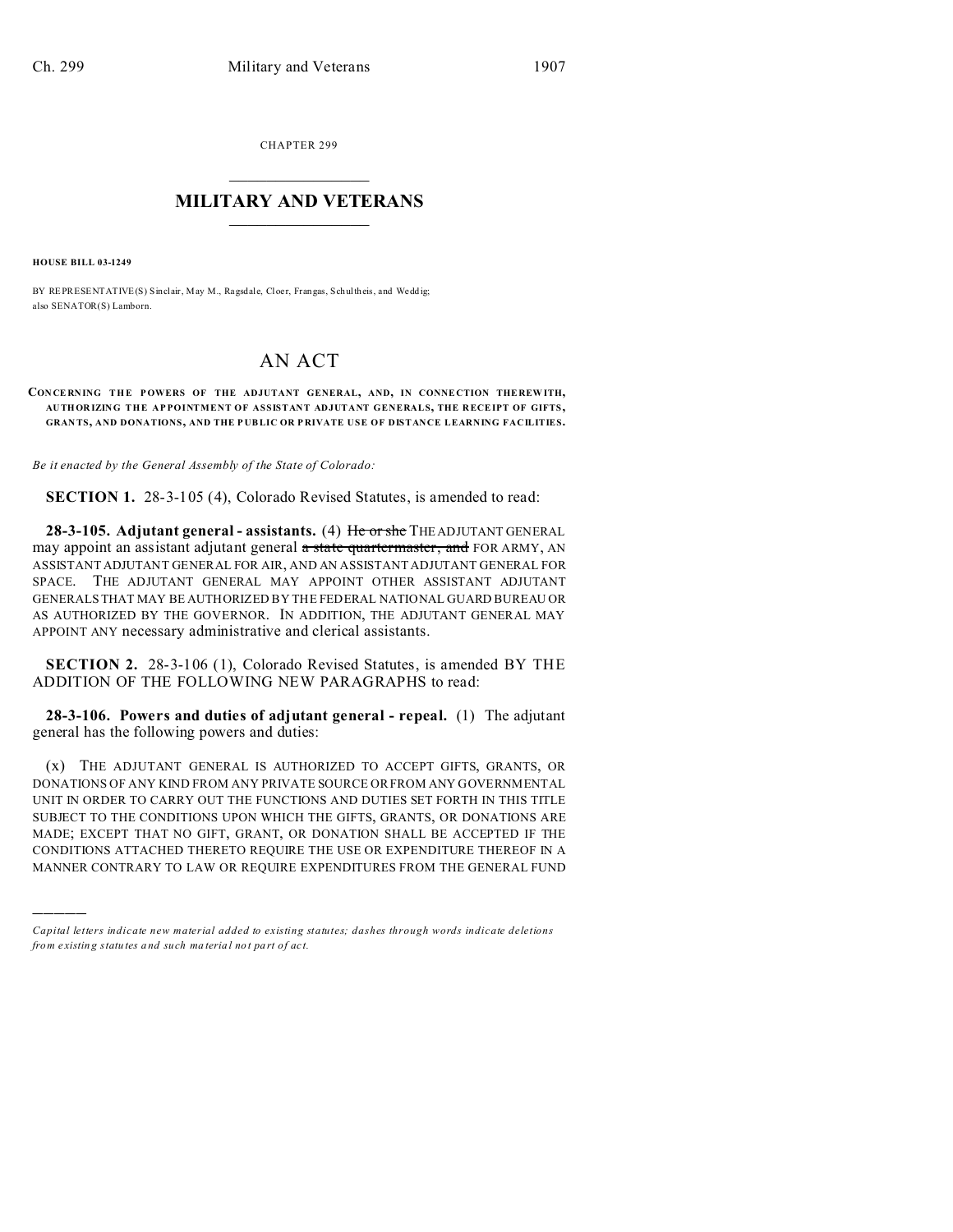UNLESS SUCH EXPENDITURES ARE APPROVED BY THE GENERAL ASSEMBLY.

(y) THE ADJUTANT GENERAL MAY MAKE AVAILABLE FOR PUBLIC OR PRIVATE USE ANY DISTANCE LEARNING AUDIO AND VIDEO FACILITIES LOCATED WITHIN THE STATE. SUCH PUBLIC OR PRIVATE USE SHALL BE SUBJECT TO REASONABLE FEES FOR THE COSTS, INCLUDING REPAIR, REPLACEMENT, AND SALARIES INVOLVED IN THE USE OF THE FACILITIES, AS WELL AS MAINTENANCE AND OPERATION OF THE FACILITIES AND EQUIPMENT.

**SECTION 3.** Part 1 of article 3 of title 28, Colorado Revised Statutes, is amended BY THE ADDITION OF THE FOLLOWING NEW SECTIONS to read:

**28-3-107. Department of military and veterans affairs fund - creation.** ANY GIFTS, GRANTS,AND DONATIONS ACCEPTED BY THE ADJUTANT GENERAL PURSUANT TO SECTION 28-3-106 (1) (x) SHALL BE TRANSMITTED TO THE STATE TREASURER, WHO SHALL CREDIT THE SAME TO THE DEPARTMENT OF MILITARY AND VETERANS AFFAIRS FUND, WHICH FUND IS HEREBY CREATED AND REFERRED TO IN THIS SECTION AS THE "FUND". THE MONEYS IN THE FUND SHALL BE INVESTED BY THE STATE TREASURER AS PROVIDED IN SECTIONS 24-36-109, 24-36-112, AND 24-36-113, C.R.S. ANY UNEXPENDED AND UNENCUMBERED MONEYS REMAINING IN THE FUND AT THE END OF ANY FISCAL YEAR SHALL REMAIN IN THE FUND AND SHALL NOT REVERT OR BE CREDITED OR TRANSFERRED TO THE GENERAL FUND OR BE TRANSFERRED TO ANY OTHER FUND. ANY INTEREST OR INCOME DERIVED FROM THE DEPOSIT AND INVESTMENT OF MONEYS IN THE FUND SHALL REMAIN IN THE FUND AND SHALL NOT BE CREDITED TO THE GENERAL FUND. MONEYS IN THE FUND SHALL BE CONTINUOUSLY APPROPRIATED TO THE DEPARTMENT FOR USE BY THE ADJUTANT GENERAL TO CARRY OUT THE FUNCTIONS AND DUTIES SET FORTH IN THIS TITLE.

**28-3-108. Distance learning cash fund - creation.** THERE IS HEREBY CREATED IN THE STATE TREASURY THE DISTANCE LEARNING CASH FUND, REFERRED TO IN THIS SECTION AS THE "FUND", WHICH SHALL CONSIST OF THE CASH FEES GENERATED BY THE PUBLIC AND PRIVATE USE OF DISTANCE LEARNING FACILITIES PURSUANT TO SECTION 28-3-106 (1) (y). THE MONEYS IN THE FUND SHALL BE INVESTED BY THE STATE TREASURER AS PROVIDED IN SECTIONS 24-36-109, 24-36-112, AND 24-36-113, C.R.S. ANY UNEXPENDED AND UNENCUMBERED MONEYS REMAINING IN THE FUND AT THE END OF ANY FISCAL YEAR SHALL REMAIN IN THE FUND AND SHALL NOT REVERT OR BE CREDITED OR TRANSFERRED TO THE GENERAL FUND OR BE TRANSFERRED TO ANY OTHER FUND. ANY INTEREST OR INCOME DERIVED FROM THE DEPOSIT AND INVESTMENT OF MONEYS IN THE FUND SHALL REMAIN IN THE FUND AND SHALL NOT BE CREDITED TO THE GENERAL FUND. THE MONEYS IN THE FUND SHALL BE CONTINUOUSLY APPROPRIATED AND SHALL BE USED TO DEFRAY THE COSTS ASSOCIATED WITH OPERATING THE DISTANCE LEARNING FACILITIES AND EQUIPMENT. SUCH COSTS SHALL INCLUDE, BUT NEED NOT BE LIMITED TO, REPAIR, REPLACEMENT, AND SALARIES INVOLVED IN THE USE OF SAID FACILITIES AS WELL AS THE MAINTENANCE AND OPERATION OF THE FACILITIES AND EQUIPMENT.

**SECTION 4. Effective date.** This act shall take effect at 12:01 a.m. on the day following the expiration of the ninety-day period after final adjournment of the general assembly that is allowed for submitting a referendum petition pursuant to article V, section 1 (3) of the state constitution; except that, if a referendum petition